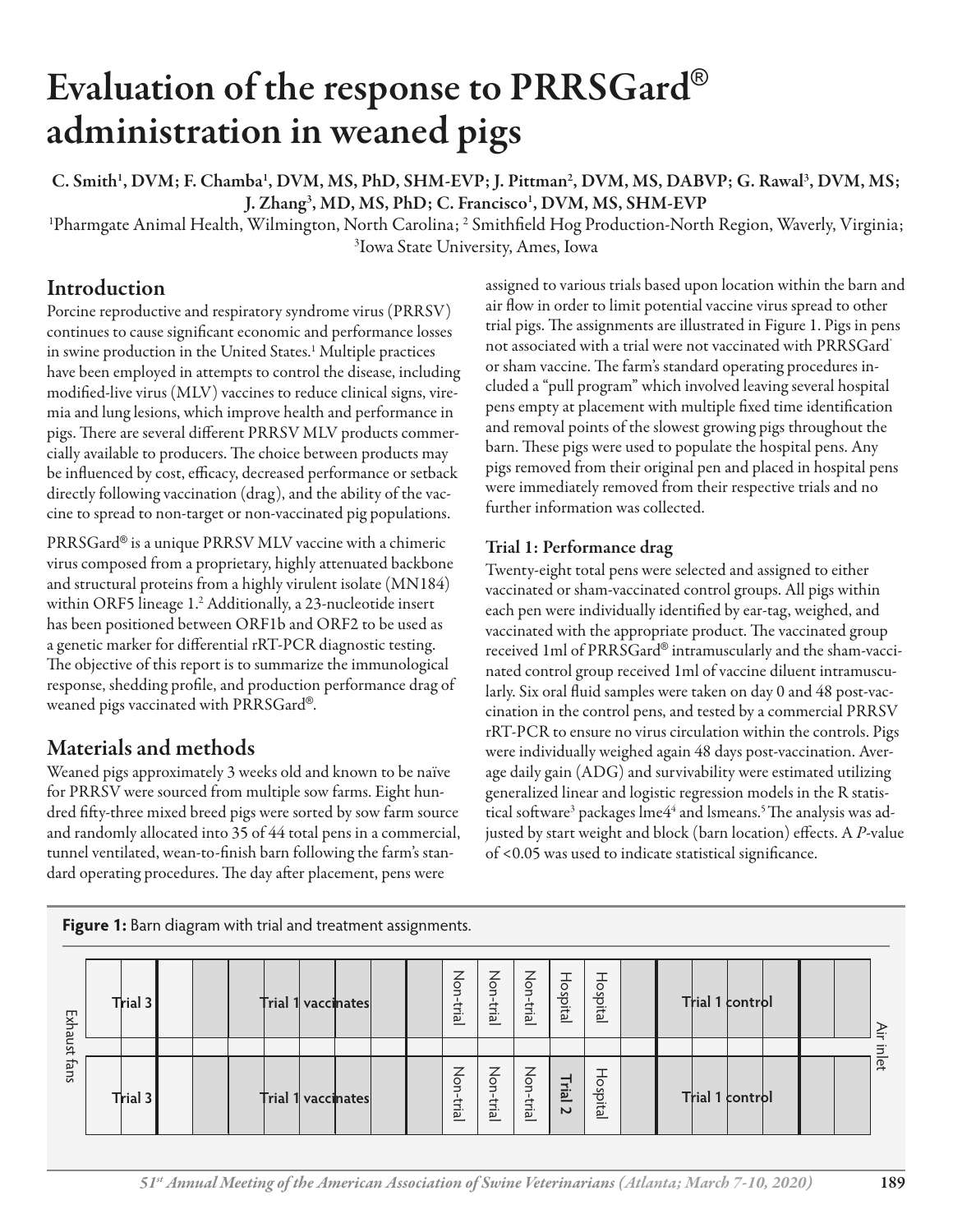#### Trial 2: Immune response characterization

Twenty-five pigs in one pen were vaccinated with 1ml of PRRS-Gard' intramuscularly. Serum samples were collected from each pig on days 0, 7, 14, 21, 28, 35, and 41 post-vaccination. Serum samples were tested by a commercial PRRSV rRT-PCR at day 0. All samples were tested by the PRRSGard® specific rRT-PCR utilizing the integrated genetic marker, a commercial PRRSV ELISA and a PRRSV174 serum neutralization (SN) assay. The PRRSGard® specific rRT-PCR was developed and performed by Dr. Jianqiang Zhang and Dr. Gaurav Rawal at the Iowa State University Veterinary Diagnostic Laboratory. The PRRSGard® specific rRT-PCR did not cross react with many PRRSV field and vaccine strains as well as other common swine pathogens. The analytical sensitivity based on ct values was similar to a current commercial PRRSV rRT-PCR. Plotting of those results was done using the R package ggpubr.<sup>6</sup>

### Trial 3: Shed and spread

Six pens containing a total of 144 pigs were selected and pigs within each pen were individually identified by ear tag and randomly assigned to the vaccinated or sham-vaccinated groups. All six individual pens were composed of 50% vaccinated and 50% control pigs. The vaccinated group received 1ml of PRRSGard<sup>®</sup> intramuscularly and the sham-vaccinated control group received 1ml of vaccine diluent intramuscularly. Serum samples were collected from all pigs at vaccination on day 0 and again on day 41. Day 0 samples were tested by a commercial rRT-PCR. All samples were tested by a commercial PRRSV ELISA and the PRRS-Gard<sup>®</sup> specific rRT-PCR. A sample with an S/P ratio of  $\geq 0.4$  was considered ELISA positive in all trials. A sample with a ct value  $of < 40$  was considered rRT-PCR positive in all trials. The basic reproduction number (R<sub>0</sub>) of PRRSGard® spread during those 6 weeks was estimated using the attack rate method in the R package R0.7

## Results

### Trial 1: Performance drag

Oral fluid samples tested PRRSV negative by the commercial rRT-PCR at days 0 and 48 post-vaccination. There was not enough evidence of differences in ADG and survivability between the PRRS-Gard' and control groups. The descriptive and statistical analysis of performance parameters is summarized in Table 1.

#### Trial 2: Immune response characterization

All weaned pigs were confirmed to be PRRSV negative by rRT-PCR and ELISA prior to vaccination. Two pigs were removed from the trial between days 14 and 21 per the farm's standard operating procedure to identify the slowest growing pigs and placed them in a hospital pen. Viremia was detected in sera of 19/25, 22/25, 19/23, 21/23, 20/23 and 19/23 at 7, 14, 21, 28, 35, and 41 days post-vaccination, respectively. Viremia begin dropping off 35 days post-vaccination. The mean rRT-PCR cycle threshold (ct) values over time are illustrated in Figure 2. As expected, ELISA results were negative until the  $2<sup>nd</sup>$  sampling event (14 days post-vaccination) with a markedly increase in the percentage of positives in subsequent sample events. The ELISA results are summarized in Figure 3. Serum neutralization assay results were unavailable at the time of paper submission but they will be summarized in the accompanying presentation.

### Trial 3: Shed and spread

All weaned pigs were confirmed to be PRRSV negative by rRT-PCR and ELISA prior to vaccination. At 41 days post-vaccination, 57/71 (80%) of the negative control pigs tested PRRS-Gard® rRT-PCR negative. Only one of the negative control pigs tested positive in the ELISA with an  $S/P$  ratio of 0.454. The basic reproduction number  $(\mathrm{R}_\mathrm{\scriptscriptstyle 0})$  for viremic pigs and serological positive pigs was 1.1 and 1.0, respectively. Our results are indicative of the limited transmission of PRRSGard® to contact-naïve pigs during those 6 weeks of evaluation.

## Discussion

PRRSV continues to be a problem for many swine producers. Modified-live vaccines remain one of the best tools to control the clinical signs of disease associated with PRRSV. Traditional attenuation methods rely on altering field viruses, so they are hopefully less virulent, but similar enough to stimulate a protective immune response to subsequent natural infection. This balance between altering a virus, while also keeping it similar, may often be difficult to achieve. PRRSGard® takes a unique approach by the application of a chimera. The replication machinery in OR-F1a and ORF1b are from a proprietary strain that has been well attenuated. However, the structural proteins (ORF3-7) are from a highly virulent isolate (MN184) that was not modified using traditional attenuation methods. The purpose of the chimera pro-

| <b>Table 1: PRRSGard</b> <sup>®</sup> performance drag summary |                          |              |                          |                 |                          |
|----------------------------------------------------------------|--------------------------|--------------|--------------------------|-----------------|--------------------------|
| Group                                                          | No. pigs                 | ADG (lb/day) | 95% CI                   | Survivability % | 95% CI                   |
| PRRSGard®                                                      | 345                      | 1.17         | $1.15 - 1.19$            | 96.7            | $94.1 - 98.1$            |
| Control                                                        | 339                      | 1.19         | $1.17 - 1.21$            | 96.5            | $93.8 - 98.0$            |
| Difference                                                     | $\overline{\phantom{0}}$ | 0.02         | $\overline{\phantom{a}}$ | 0.02            |                          |
| P-value                                                        | $\overline{\phantom{a}}$ | 0.14         | $\overline{\phantom{0}}$ | 0.87            | $\overline{\phantom{0}}$ |